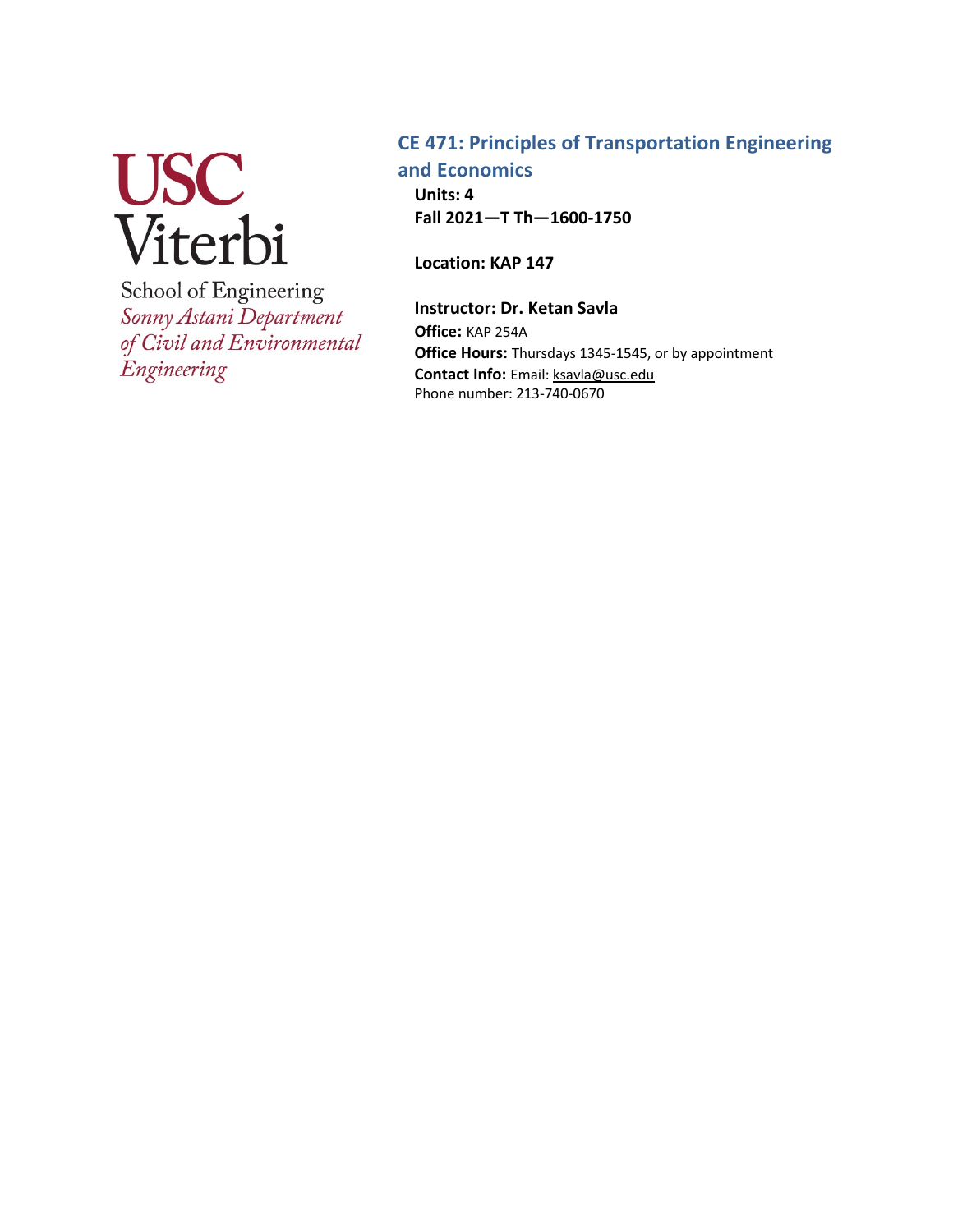## **Course Description**

This is a 4-unit undergraduate course covering the principles of design, operation, control and economics of transportation systems.

*Efficient transportation systems are essential for the quality of life and economic progress of societies. By their very nature, transportation systems are socio-technological systems. They have undergone major transformations, perhaps none more significant than we are witnessing currently in the context of increasing autonomy, connectivity and societal impacts.* 

*This course primarily aims to expose students to fundamental engineering and economic concepts which have remained at the core of transportation systems through all the transformations, with a particular focus on urban traffic. Topics covered include human factors, geometric design, traffic flow theory, capacity and performance analysis, queueing theory, travel demand forecasting, key economic concepts and their implications for transportation, as well as a discussion on impact of transportation on air quality, noise and energy consumption. Students interested in gaining basic analytical and quantitative understanding of transportation systems will find this course appealing.*

#### **Prerequisite(s):** *MATH 226 or MATH 227 or MATH 229*

#### **Course Notes**

The class will have letter grade. The class will use the blackboard website as the primary medium for distribution of course material, including assignments, and for announcements.

### **Required Readings and Supplementary Materials**

C. S. Papacostas and P. D. Prevedouros, "*Transportation Engineering and Planning*", Third Edition, Prentice Hall, 2001.

The above textbook is available to purchase from the USC bookstore. Supplemental reading material will be provided as needed.

#### **Description and Assessment of Assignments**

The points per assignment and their % grade in the table below are only approximate.

| <b>Assignment</b> | <b>Points</b> | % of Grade |
|-------------------|---------------|------------|
| 1                 | 60            | 4.16       |
| $\overline{2}$    | 55            | 4.17       |
| 3                 | 60            | 4.17       |
| 4                 | 70            | 4.16       |
| 5                 | 70            | 4.16       |
| 6                 | 55            | 4.17       |
| <b>TOTAL</b>      |               | 25         |

#### **Class Project:**

The purpose of the class project is to encourage students to explore material related to but outside the material covered in lectures. The process is supposed to get students acquainted with tools for independent study.

Students are required to form groups of 2 each, and select a topic for their project. Each group is expected to make project proposal, interim report, final report and in-class presentation. In each group, students are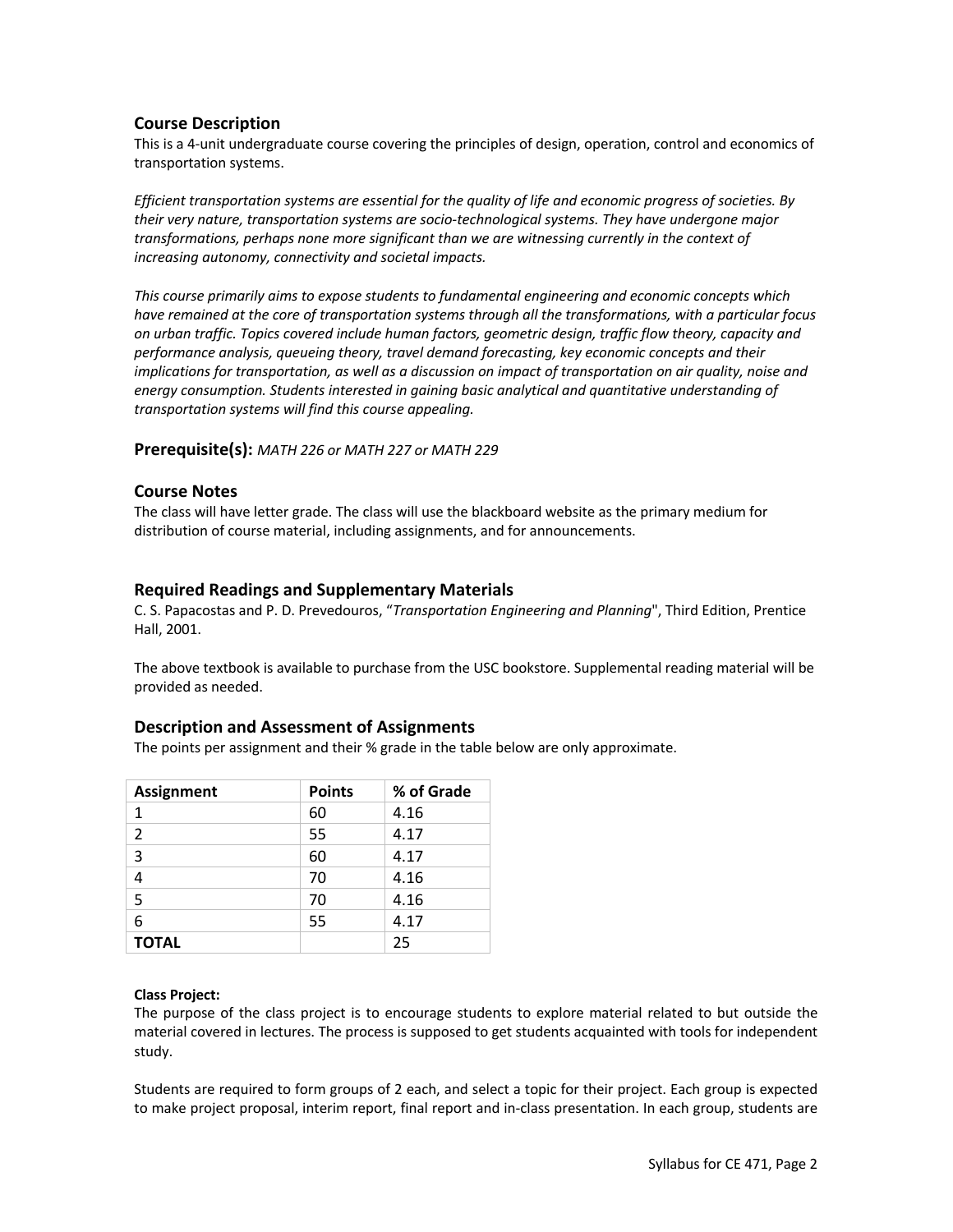expected to collaborate to prepare the project proposal, interim report, final report and in-class presentation; however, individual contribution of every student will be tested in the Q \& A session following the in-class presentation.

#### **Important dates:**

Project proposal due: September 21 2021 (via TurnitIn on Blackboard) Interim report due: October 21 2021 (via TurnitIn on Blackboard) In-class project presentation: December 2 2021 (via TurnitIn on Blackboard) Final report due: December 3 2021 (via TurnitIn on Blackboard)

#### Guidelines and specifications for the class project

**Project topic:** The project topic should be related to the material covered in the class. Each group is then expected to choose papers, book chapters or case studies related to their topic, do independent study and develop new results. A good starting point to search for topics and material for the project is the set of references at the end of chapters in the textbook. New results could be in the form of simulation studies, case studies on data sets, etc.

**Project proposal:** One page document, minimum of 10 pt, single spaced, single column, containing:

- project topic,
- names of group members,
- references to the material that the group plans to cover, and
- short description of the goals of the project.

**Interim report:** A maximum of 4 page document, minimum of 10 pt, single spaced, single column, containing:

- project topic,
- names of group members,
- review of literature,
- preliminary results.

**Final report:** A maximum of 8 page document, minimum of 10 pt, single spaced, single column, containing:

- project topic,
- names of group members,
- review of literature,
- final results and conclusion.

**In-class presentation**: A total of 15 min consisting of a 10-min presentation (maximum of 10 slides) shared between all the group members, followed by a 5 min Q\& A session with the instructor, where questions will be asked to every group member about any part of the project.

#### **Grading Breakdown**

| Class attendance and participation<br>Homework assignments<br>Midterm exam | 5 %<br>25 %<br>20 % |   |  |  |
|----------------------------------------------------------------------------|---------------------|---|--|--|
|                                                                            |                     |   |  |  |
| Class project                                                              |                     |   |  |  |
| Proposal                                                                   | 5 %                 |   |  |  |
| Interim report                                                             | 5.                  | % |  |  |
| Class presentation                                                         |                     | % |  |  |
| Final report                                                               | 5                   | % |  |  |
| Final Exam                                                                 |                     |   |  |  |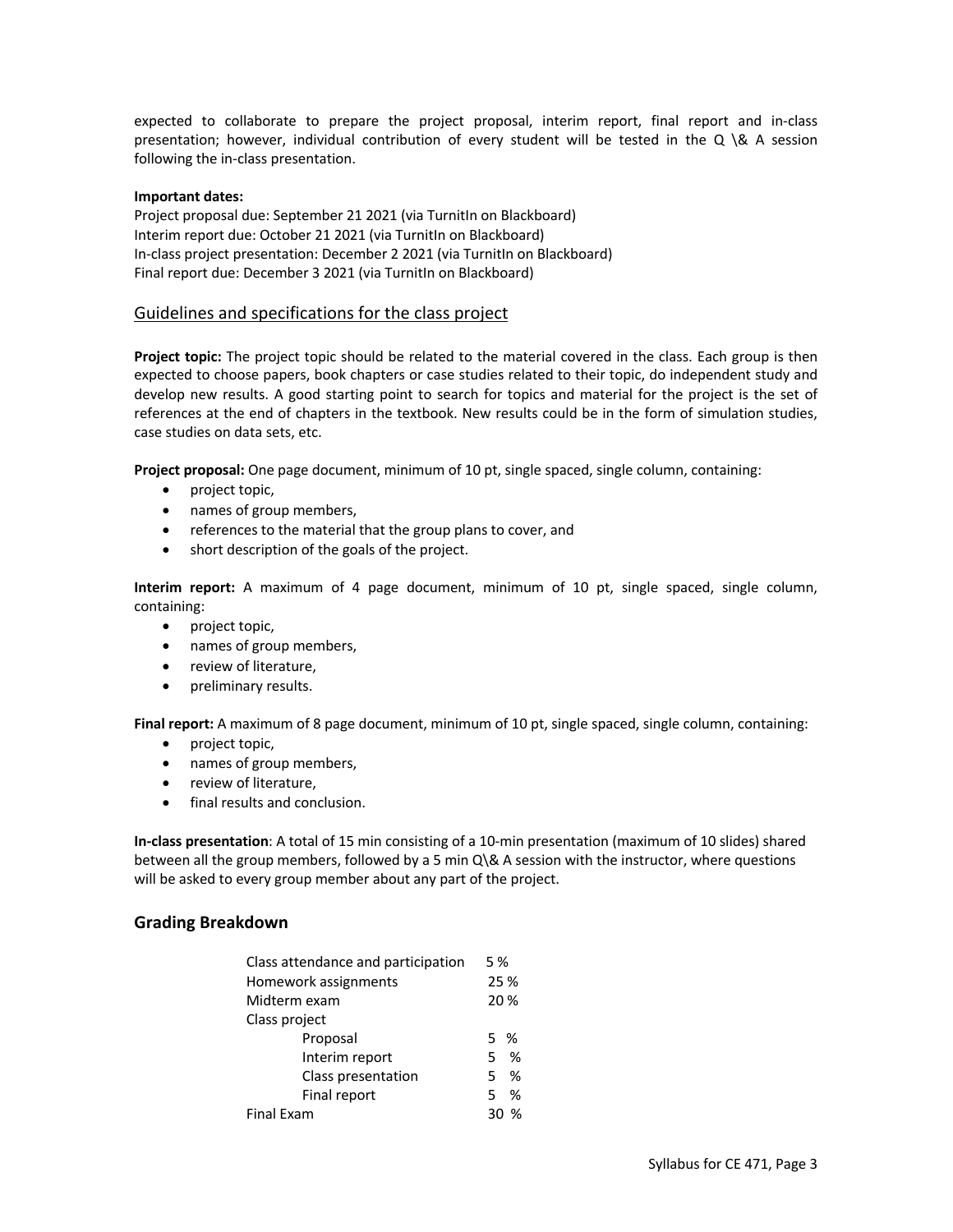### **Grading Scale**

Students will be graded based on their total scores (possibly relative to the overall class performance) The following is merely a rough guideline, and is subject to revision depending on the overall class performance.

| А | 90-100   |
|---|----------|
| в | 80-89    |
| C | 70-79    |
| D | 60-69    |
| F | below 60 |

### **Assignment Submission Policy**

Unless otherwise stated, homework assignments are due on blackboard before the beginning of the class. Solutions will be posted on blackboard shortly after the assignments are turned in.

### **Grading Timeline**

The homeworks and midterms will be graded and handed back roughly one week after their due date.

### **Additional Policies**

Late homework will not be accepted. No exceptions except instution-established emergency reasons; credit for such late homework is with the discretion of the instructor.

Reasonable collaboration in solving homework problems is allowed. This includes reviewing and discussing the problems with current CE 471 students, TA or the instructor. Everybody has to write his/her own solution independently and make sure to fully understand it. Exchanging solutions, consulting with people other than class members, finding solutions on the web or elsewhere, etc. are not allowed. Violations result in losing the credit for the entire homework set in addition to a significant percentage of the overall course grade, all with the discretion of the instructor.

All answers should be clearly and fully justified. If the steps are not clear, points will be deducted even if the final answer is correct.

Attendance will be taken in every lecture. The students are expected to be attentive, and in particular refrain from using computers or hand held devices, except for the sole purpose of the class. Noncompliance will result in point deduction from class participation part of the grading, and possibly a percentage of the overall course grade, all with the discretion of the instructor.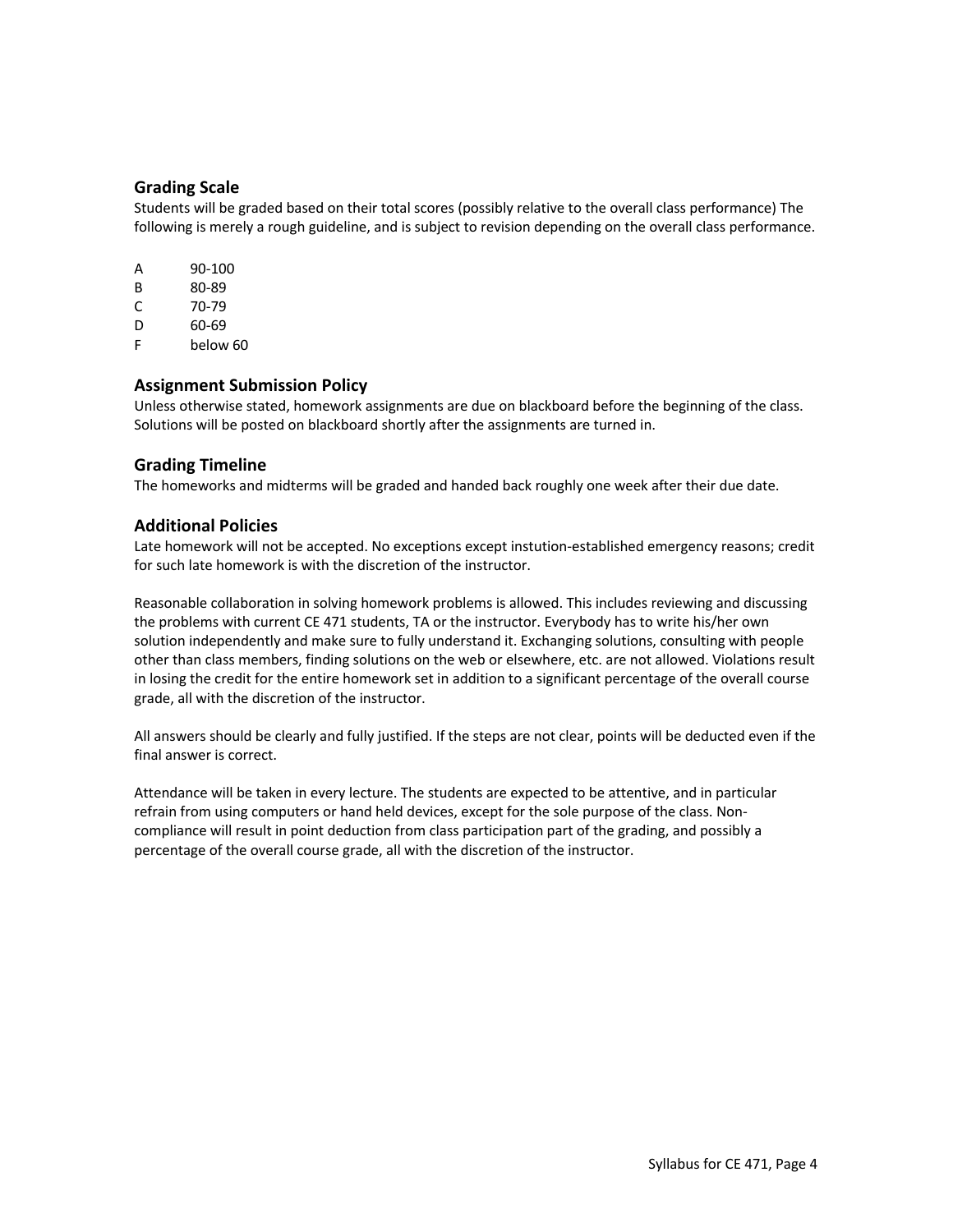# **Course Schedule: A Weekly Breakdown**

|              | <b>Topics/Daily Activities</b>                                                     | <b>Readings and Homework</b>                                                                    | <b>Deliverable/ Due Dates</b>                                                                                        |
|--------------|------------------------------------------------------------------------------------|-------------------------------------------------------------------------------------------------|----------------------------------------------------------------------------------------------------------------------|
| Week 1       | Introduction, Equations<br>of Motion, Human<br>Factors                             | Ch. 1, Ch. 2: sections 2.1,<br>2.2, 2.3, 2.4.4                                                  | Homework 1 assigned                                                                                                  |
| Week 2       | Geometric Design, Traffic<br>Flow Theory                                           | Ch. 2: sections 2.4.5, 2.4.7,<br>2.4.9, Ch. 3: sections 3.1,<br>3.2, 3.3.1, 3.3.2               |                                                                                                                      |
| Week 3       | Traffic Flow Theory and<br>Regression                                              | Ch. 3: sections 3.3.3, 3.3.4,<br>3.4, 3.5, 3.6, Ch. 13:<br>sections 13.3 and 13.4               | Homework 2 assigned; Homework<br>1 due                                                                               |
| Week 4       | <b>Capacity Analysis</b>                                                           | Ch. 4: sections 4.3.1, 4.3.2,<br>4.3.3, 4.4, 4.5.1, 4.5.2, 4.5.3,<br>4.5.4, 4.6.1, 4.6.2, 4.6.3 |                                                                                                                      |
| Week 5       | Capacity and Level of<br>Service Analysis, Basics<br>of Probability                | Ch. 4: sections 4.6.4, 4.6.5,<br>4.6.6, 4.7.1, 4.7.2, Ch. 13:<br>section 13.2                   | Homework 3 assigned; Homework<br>2 due                                                                               |
| Week 6       | Queueing and Simulation                                                            | Ch. $14 +$ supplementary<br>material to be provided                                             | Homework 3 due; Project proposals<br>due                                                                             |
| Week 7       | <b>Mid Term Week</b><br>(October 12 2021)                                          |                                                                                                 |                                                                                                                      |
| Week 8       | <b>Intelligent Transportation</b><br>Systems, Economy of<br>Scale, Trip Generation | Ch. 5, Ch. 6, Ch 8: sections<br>8.1, 8.2                                                        | Homework 4 assigned                                                                                                  |
| Week 9       | Trip Distribution, Mode<br>Choice                                                  | Ch. 8: sections 8.3, 8.4                                                                        |                                                                                                                      |
| Week 10      | <b>Elements of Consumer</b><br>and Firm theory                                     | Supplementary material to<br>be provided                                                        | Homework 5 assigned; Homework<br>4 due; Project interim report due                                                   |
| Week 11      | Demand, Supply, Surplus,<br>Efficiency                                             | Supplementary material to<br>be provided                                                        |                                                                                                                      |
| Week 12      | <b>Elements of Engineering</b><br><b>Economy and Project</b><br>Financing          | Ch. $12 +$ supplementary<br>material to be provided                                             | Homework 6 assigned; Homework<br>5 due                                                                               |
| Week 13      | Traffic Assignment, User<br>vs. Social Equilibrium                                 | Ch. 8: sections 8.5.6 thru<br>8.5.10 + supplementary<br>material to be provided                 |                                                                                                                      |
| Week 14      | Air Quality, Noise, and<br><b>Energy Impacts + Course</b><br>Overview/Summary      | Ch. 10                                                                                          | Homework 6 due                                                                                                       |
| Week 15      | <b>Class Project</b><br><b>Presentations</b>                                       |                                                                                                 | Project final report due                                                                                             |
| <b>FINAL</b> |                                                                                    |                                                                                                 | Currently scheduled for Thursday<br>Dec 9 2021, 4:30-6:30 pm. Please<br>check classes.usc.edu for latest<br>updates. |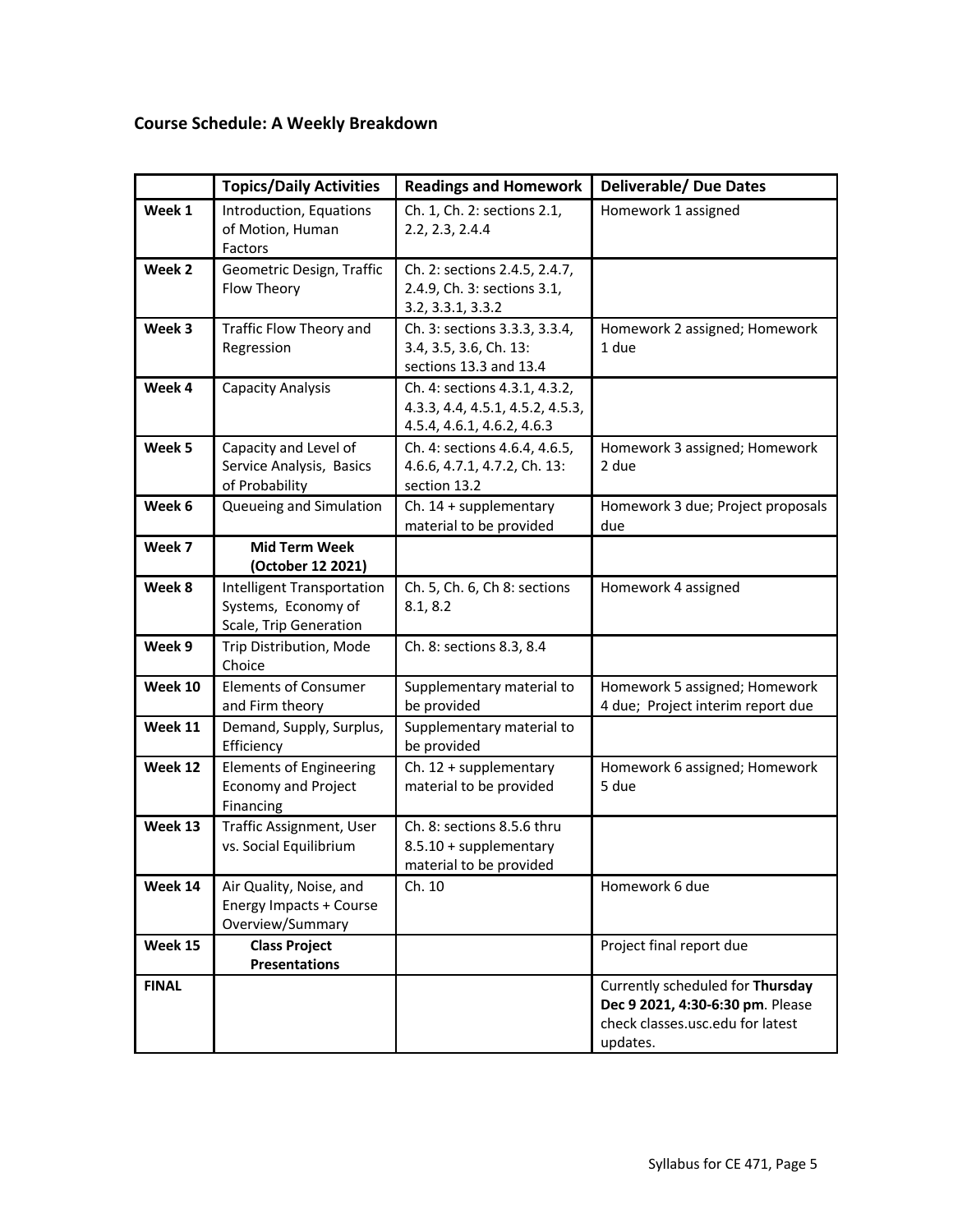## **Statement on Academic Conduct and Support Systems**

#### **Academic Conduct:**

Plagiarism – presenting someone else's ideas as your own, either verbatim or recast in your own words – is a serious academic offense with serious consequences. Please familiarize yourself with the discussion of plagiarism in SCampus in Part B, Section 11, "Behavior Violating University Standards" policy.usc.edu/scampus-part-b. In the case of suspicion of academic dishonesty, students are referred to the Office of Student Judicial Affairs and Community Standards (SJACS) for further review. Information about the SJACS review process can be found at: https://sjacs.usc.edu/students/academicintegrity/. The SJACS website provides additional resources that you may find helpful, so see their website: https://sjacs.usc.edu/students/

#### **Support Systems:**

*Student Health Counseling Services - (213) 740-7711 – 24/7 on call* engemannshc.usc.edu/counseling

*National Suicide Prevention Lifeline - 1 (800) 273-8255 – 24/7 on call* suicidepreventionlifeline.org

*Relationship and Sexual Violence Prevention Services (RSVP) - (213) 740-4900 – 24/7 on call* https://studenthealth.usc.edu/sexual-assault/

#### *Office of Equity and Diversity (OED) | Title IX - (213) 740-5086* equity.usc.edu, titleix.usc.edu

Information about how to get help or help a survivor of harassment or discrimination, rights of protected classes, reporting options, and additional resources for students, faculty, staff, visitors, and applicants.

*Bias Assessment Response and Support - (213) 740-2421* studentaffairs.usc.edu/bias-assessment-response-support

*Office of Student Accessibility Services (OSAS) - (213) 740-0776* https://osas.usc.edu/

Support and accommodations for students with disabilities. Services include assistance in providing readers/notetakers/interpreters, special accommodations for test taking needs, assistance with architectural barriers, assistive technology, and support for individual needs.

## *USC Support and Advocacy - (213) 821-4710*

https://campussupport.usc.edu/students/

Assists students and families in resolving complex personal, financial, and academic issues adversely affecting their success as a student.

#### *USC Emergency - UPC: (213) 740-4321, HSC: (323) 442-1000 – 24/7 on call*  dps.usc.edu, emergency.usc.edu

Emergency assistance and avenue to report a crime. Latest updates regarding safety, including ways in which instruction will be continued if an officially declared emergency makes travel to campus infeasible.